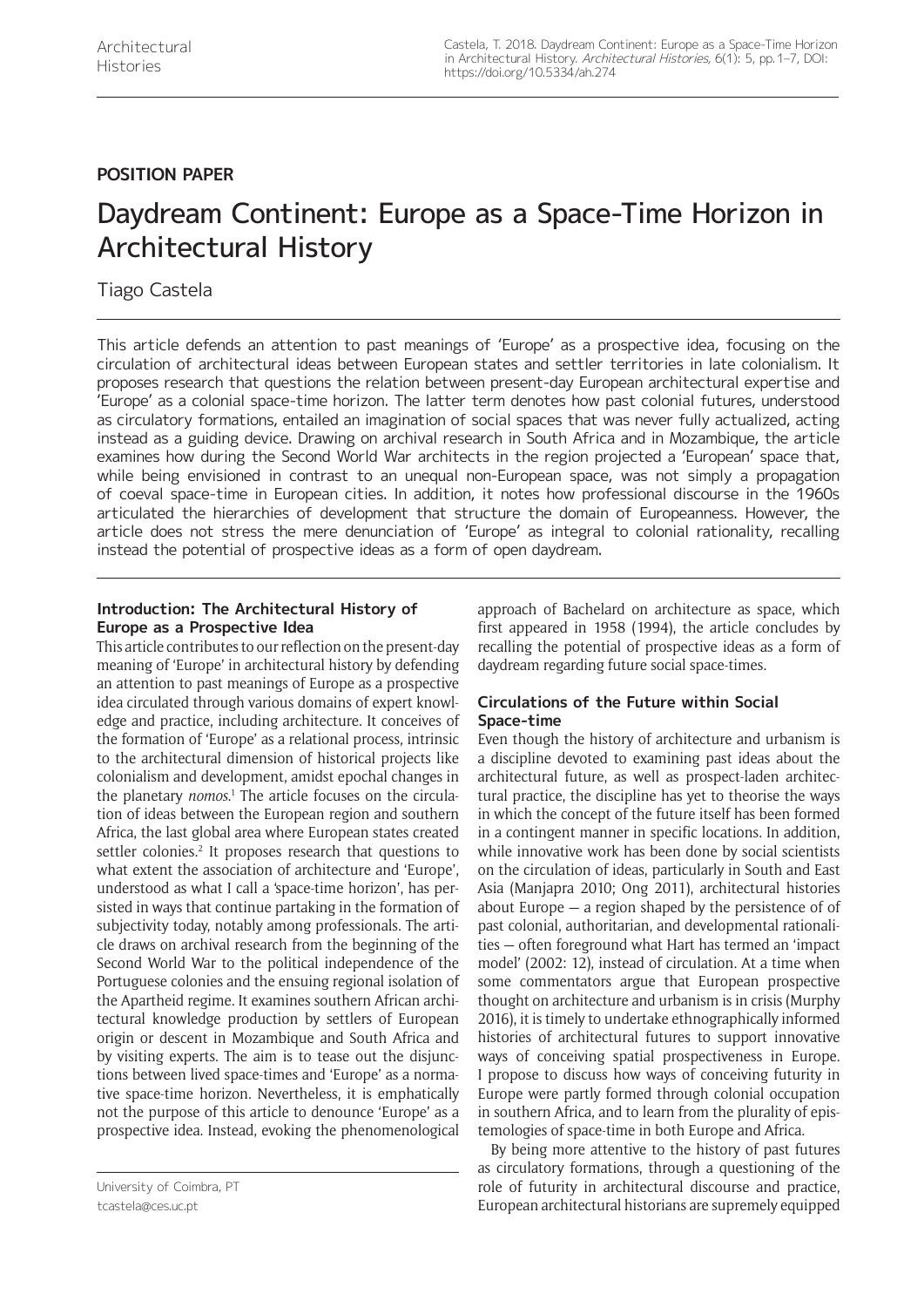to reinforce their intervention in the transdisciplinary scholarship on space (Lefebvre 1991; Certeau 1984; Massey 1994; Scobey 2001; Simone 2004). While the latter scholarship — influenced by the work of architectural historians such as Giedion (1974) and Zevi (1957), although this legacy is rarely acknowledged — valuably defines space as social space-time, historians have seldom reflected upon time within space-time, and in particular upon the future. I propose the term 'space-time horizon' to denote how architectural futures are enmeshed with the imagination of social space-times that are never fully actualised, but act as guiding devices.

### **'Europe' as a Space-time Horizon in Colonial Southern Africa**

An objective analysis of cultural reality leads to a denial of the importance of racial or continental cultures … [Culture] is a social reality that is independent from the will of men, skin colour, eye shape or geographical limits. (Cabral 2008: 234)3

Orientalism is never far from what Denys Hay has called the idea of Europe, a collective notion identifying 'us' Europeans against all 'those' non-Europeans, and indeed it can be argued that the major component in European culture is precisely … the idea of European identity as a superior one. (Said 1979: 7)

As Mudimbe proposed long ago, 'the colonializing structure' entailed an ideal opposition 'between the so-called African tradition and the *projected* modernity of colonialism' (1988: 5; emphasis added). Indeed, at least from the early 1940s onwards, professional architectural discourse in both South Africa and Mozambique — then occupied by Portugal — often used the term 'European' instead of

'white' when distinguishing a privileged social space-time in prospective visions of divided cities, implicitly or explicitly foregrounding the idea of a specifically 'European' spatial culture vis-à-vis the domain of the 'native', instead of directly denoting 'race' as a category of difference. There seem to be two central aspects to this architectural discourse: 'European' space is always envisioned in contrast to an unequal non-European space; in addition, the imagination of 'European' space is not a propagation of coeval social space-times in cities in the European region, but is instead a projected vision, entailing an imagination of the transformation of socio-spatial practices.

During the Second World War, the term 'European' was often used in the main architectural journal *South African Architectural Record* (*SAAR*), for instance to distinguish suburban 'householders' from 'servants' in a discussion of civil defence shelters (Hanson and Martienssen 1940) (**Figure 1**). The term was also used to distinguish housing projects that were intended for South Africans of European origin or descent, for example in the description of a 1940 exhibition of fifth-year student designs inspired by CIAM modernism ('The Sixteenth Annual Exhibition', 1940: 170), aimed at building anew the 'small towns in the Transvaal' ('The Sixteenth Annual Exhibition', 1940: 177). In contrast, in the selected drawings, the term 'European' is elided, as only the 'native township', 'native location' or 'natives'  $-$  always separated by a railway  $-$  are characterised as exceptional spaces. Housing for South Africans of European origin or descent is captioned 'housing' or 'flats', since the future space-time described as 'European' in the written description was naturalised as normative within everyday professional discourse. A letter to *SAAR* by Angus Stewart, who had graduated from Wits in 1934 and was a frequent contributor to professional debates (Herbert 2016), shows to what extent such prospects were at odds with actual spatial practice, notably of



**Figure 1:** 1940 scheme for civil defence shelter in suburban South Africa (Hanson and Martienssen 1940: 351).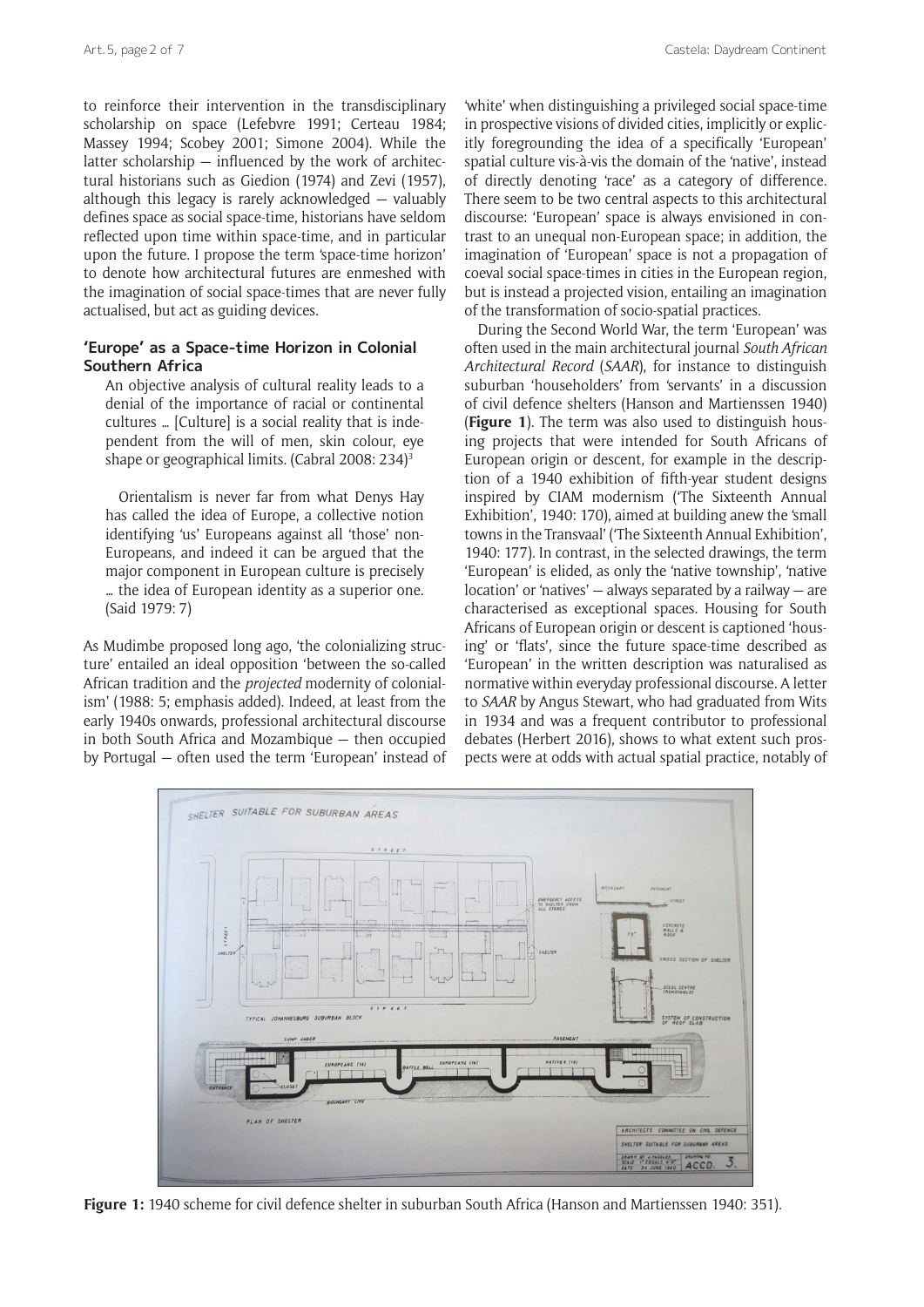'the European population'. His letter seems to represent the concerns of architects regarding the design of future urban division, which demanded a transformation of the social space-time of South Africans of European descent:

To build such towns would demand some alteration in social conditions … [M]y friends in the dorps [i.e., villages or towns] plant a few vegetables, have an orchard, run a few hens, and, more often than not, keep a cow. My statement is not necessarily an argument against flats. (Stewart 1940: 183)

Stewart was aware of the representation of a novel social space-time for those of European descent or origin, but even though he recalled that black South Africans also engaged in practices that articulated a new social spacetime, he was unable to conceive of the latter outside of assimilation into a purportedly European spatial culture. Furthermore, assimilation was deemed possible only for the privileged: 'the Bantu appears to be able to adapt himself to European surroundings — provided that he can afford it. I refer to a Bantu couple, both teachers, whose house I have seen' (Stewart 1940: 183).

In neighbouring Mozambique, a territory then occupied by Portugal and hence neutral, the term 'European' was similarly employed by architects to denote a set of 'customs', defined in contrast to those of the 'indigenous'. As in Johannesburg, Portuguese experts dealt with cities where their fellow settlers came from various European states; while many were Portuguese there were also sizeable British, Greek, or Italian contingents.4 Some architects studied in South Africa instead of Portugal, like Carlos Ivo, who graduated from Wits in 1941 and probably recalled the debate provoked by the above-mentioned exhibition as he participated in the committee that evaluated the first master plan for Beira, Mozambique's second largest city.<sup>5</sup> The winning scheme of the competition organised by the Beira municipality in 1943 was designed by a team led by José Porto, based in Porto, Portugal, and classified the citizens of future Beira according to a conflation of 'race' and 'customs', planning a hierarchical spatial segregation according to three distinct neighbourhoods: 'Europeans' were to enjoy a less dense, seaside location; 'Asiatics' — a category which included Chinese, Indian, and 'mixed race' citizens — would live in denser conditions,<sup>6</sup> separated by 'the Chiveve Lake and a golf course' (CACMB 1951: 131); while the 'indigenous' would live in a dense, distant peripheral area (CACMB 1951: 23). It is noteworthy that the principle of Beira's future segregation according to 'customs' was not criticised at all by João Aguiar in the acerbic essay he published in 1946 as a representative of the central state's Office for Colonial Urbanisation; he only considered the distance between the future 'indigenous neighbourhood' and the city centre excessive.<sup>7</sup> Similarly, within the committee that met in 1943, Ivo merely disagreed regarding the self-building processes envisioned for the 'indigenous neighbourhood'. Drawing from his lived experience in Johannesburg, Ivo argued that as the city grew 'the indigenous will enjoy a mentality that will allow barracking in large buildings'

(CACMB 1951: 29). In contrast, an engineer whose opinion was ultimately adopted by the committee justified the need for division as a means of defending 'indigenous' social space-time: 'It is precisely to shelter them from the inconveniences of being neighbours of Europeans of low condition or of Asiatics, that we need to provide to the indigenous a primitive environment, that is isolated from those elements' (CACMB 1951: 29).8

Later sections of the memorandum reveal the shared unequal spaces of early 1940s Beira, and show to what extent envisioning a future segregation was associated, for professionals, with the desire for a fundamental transformation of the spatial practices of citizens of European origin, notably mitigating the 'promiscuity of the different races' (CACMB 1951: 85). The introduction of electricity, water, and sewage systems into the settler neighbourhoods would supposedly reduce the undesirable 'mob' of Mozambican domestic workers employed by the 'house mistresses' (CACMB 1951: 92). In addition, limiting the size of backyards would foster their use as gardens, impeding their use for urban farming by the 'indigenous workers' (CACMB 1951: 141), or for detached dwellings of 'servants' (CACMB 1951: 143). Yet experts faced not only shared spaces, but also a lack of considerable material distinction between the residential architecture of settlers and of Mozambicans. Coeval reports prepared for the colonial governor, not intended for publication, state that only a minority of urban settlers had homes considered materially and aesthetically adequate: in Quelimane, 'many Europeans were living in *palhotas maticadas* [i.e., huts with a clay plaster finish] as it was common to live in the bush in the beginning'.9

As Stoler has noted, such concerns were common in colonial commissions as 'repositories of colonial anxieties' (2002: 105) and as 'features of statecraft … that coded and counted society's pathologies' (2002: 106). In the case of Mozambique, by being attentive to prescriptive statements that are concerned mostly with the domestic space of settlers, we understand how the latter was both shared and unequal,<sup>10</sup> and contrasted with a future 'European' space-time dependent on hierarchical segregation. We can conceive such prescriptive statements as rejecting the spatial dimension of what Mbembe has termed 'itinerant identities, of circulation' (2013: 148). Mbembe proposes this term when discussing the important role in subjectivity formation of borderlands not subject to the direct control of state apparatuses in Africa; at the domestic scale, colonial spatial experts were concerned about the lack of control regarding 'itinerant' performances that did not consistently privilege 'Europe' as a space-time horizon.

By the 1960s, southern Africa was the only global region where European states, namely Britain and Portugal, maintained settler colonies. In 1961, the Angolan liberation war began, immediately after the independence of Congo the previous year. Even though the Mozambican liberation war began only in 1964, the early 1960s were a time of great concern among settlers regarding the dangers of unequal urban division, taking into account the political independence of present-day Tanzania in 1961, the ongoing process of autonomisation in present-day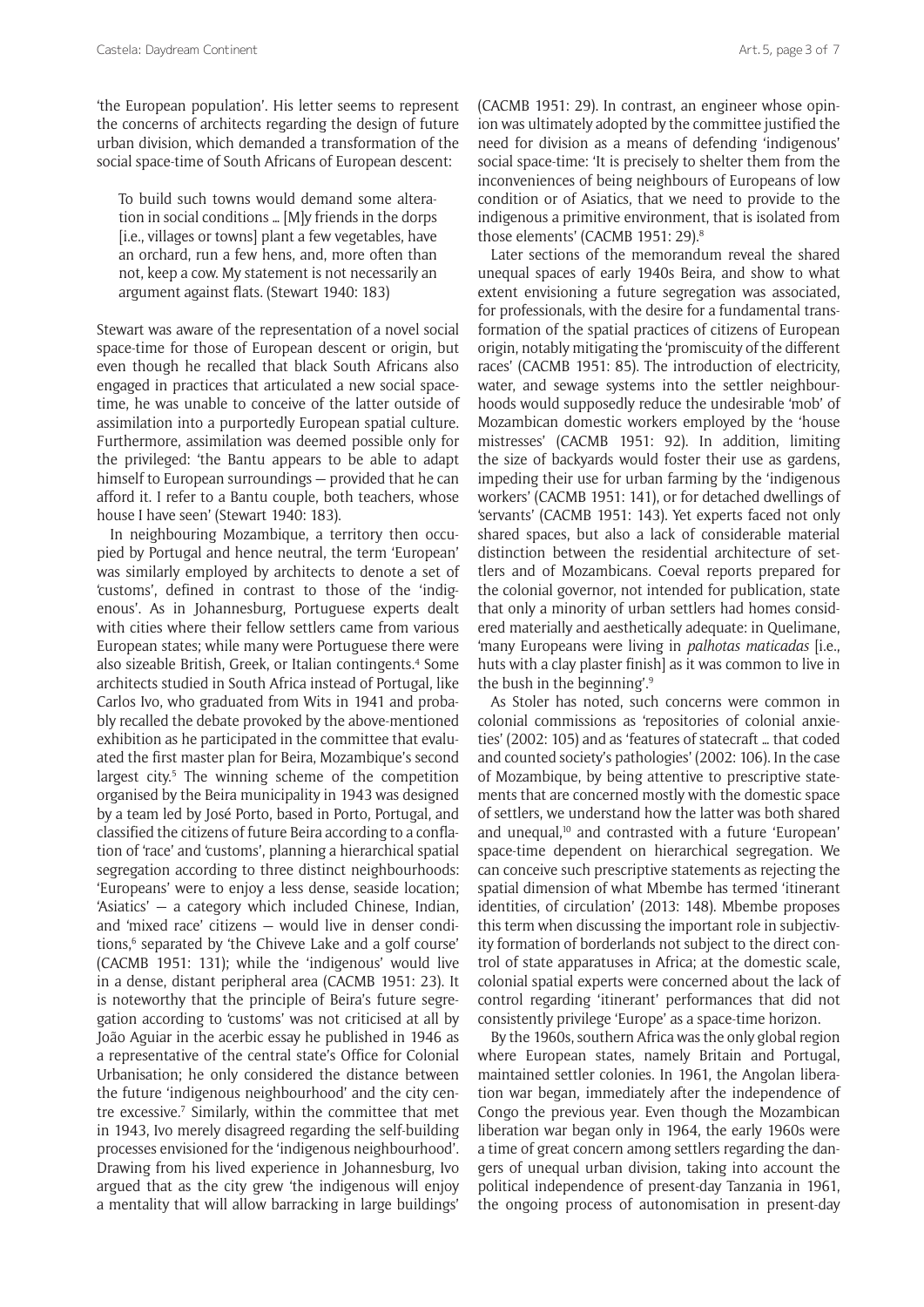Zambia, and the war in Angola. Portuguese architects in particular tended to elide discourses on a future spatial Europeanness in a time of imminent war, denying any kind of explicit sorting of the population while embracing the extant self-built part of cities. A manifesto against the 'divided city' and forced resettlement was published in June 1963 by 'Pancho' Guedes, who had graduated from Wits in 1949 ('Várias Receitas', 1963). This manifesto was followed by a series of newspaper accounts, as well by an unpublished municipal survey undertaken by José Dias, who had graduated from Porto and was likely exposed to the coeval technical turn of architectural pedagogy there, as well as to the legacy of the 1961 survey of Portuguese peasant housing *Folk Architecture in Portugal*. Dias' survey would later be included in the new master plan for Lourenço Marques (**Figure 2**), which embraced so-called 'areas of traditional housing' in its vision of urban growth (Azevedo 1969: 31).<sup>11</sup> References to a 'European' spatial culture are merely implicit, although it is clear that Guedes argues that modes of prospectiveness characteristic of colonial and development planning, focusing on aided self-help for the creation of new peripheral neighbourhoods of single-family housing, were inadequate when imagining a future undivided city.<sup>12</sup> Indeed, his manifesto seems to herald more recent arguments on a planning practice that focuses on the situated potentialities of African cities (Robinson 2006).

Nevertheless, in Mozambique, 'Europe' as a space-time horizon continued to be crucial for journalistic accounts, for everyday language within the state apparatus, and for surveys. This was done in ways that attempted to deny similarities with the practices of the Apartheid regime in South Africa and that often contradicted the actuality of the relatively insulated European space that had resulted

from planning efforts from the 1940s onwards. For example, a newspaper account in 1963 noted how there was one 'European family' among the 30 families that had moved to the new 'economic neighbourhood' in Machava, arguing that 'this will not be a neighbourhood only for blacks' ('Uma Vitória', 1963). When actual urban space was confronted with the desired future, European and South African cities continued to be a reference, as they had been in the previous decades, especially in the settlers' press. The same newspaper thus could lament the lack of parking meters in Mozambican city centres ('Parques e Parquímetros', 1963), and eulogise a future city where discrimination according to 'race' was not spatialised,<sup>13</sup> in both cases explicitly in opposition to South African cities. In contrast, perhaps due to unequal economic relations, as well as to the hierarchies of development that internally structure the domain of Europeanness, in South African professional discourse architecture in Mozambique was not represented as a reference, even if Portuguese architects like Guedes were esteemed members of the professional association and attended its events. For example, in 1964 Guedes was one of the invited lecturers at the conference of the Institute of South African Architects ('Institute of South African Architects', 1964: 16), and later that year Bernard Cooke eulogised the 'fantasy' of his lectures at Wits (Cooke 1964). However, throughout the 1960s and early 1970s, before Guedes' appointment as Chair of Architecture at Wits in 1975, his experimental designs were almost never published in *SAAR* nor in its successor, *Plan*, while numerous new buildings in northwestern Europe and Rhodesia were ('Queen Victoria Museum', 1966).<sup>14</sup> Only in 1975 did a travelogue briefly lament the lost Europeanness of the built environment in post-independence Mozambique Island and Lourenço



**Figure 2:** 1964 survey of housing in western Lourenço Marques (present-day Maputo), included in the 1969 master plan (Dentinho 1969: 22).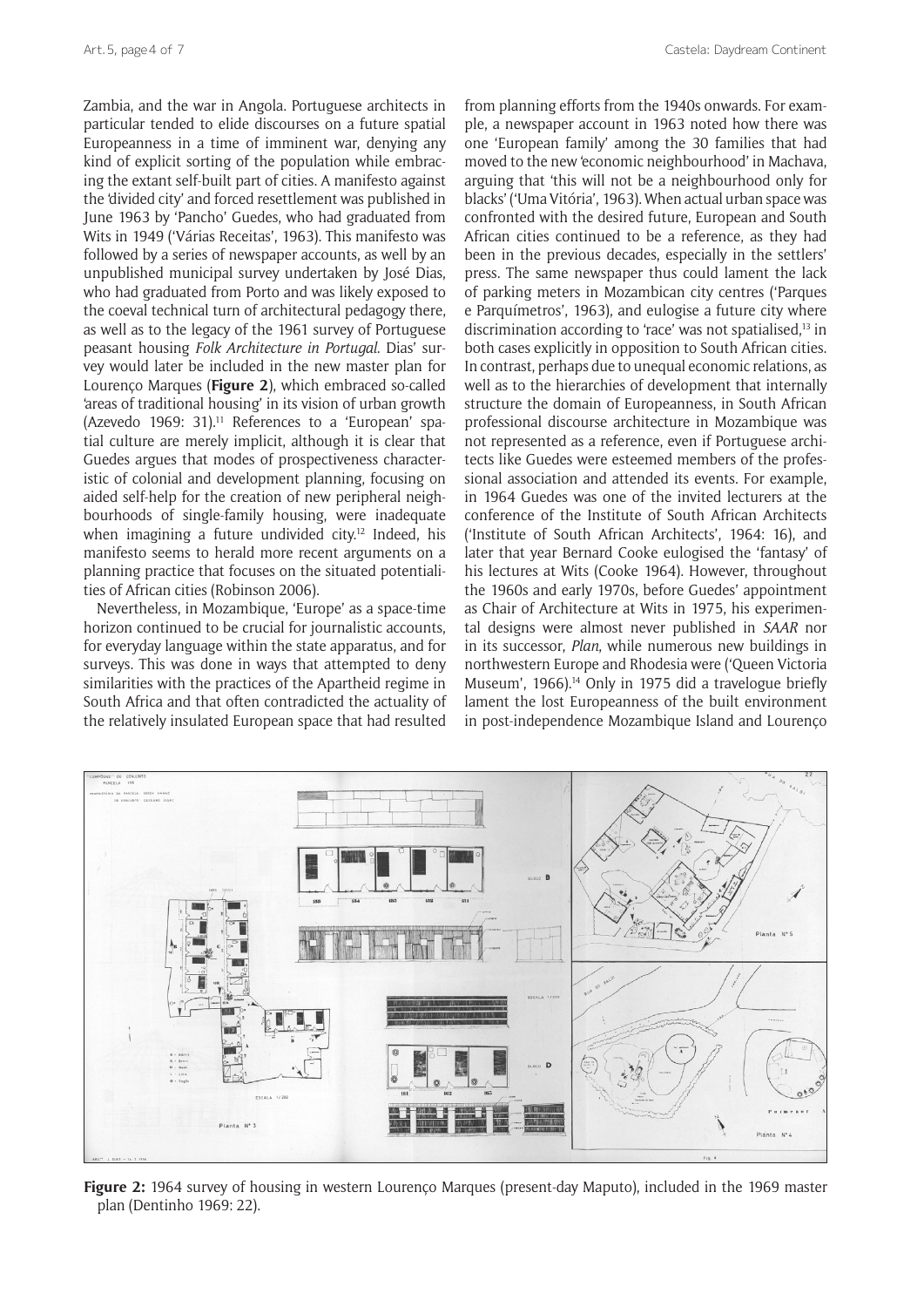Marques: 'Once ashore on Mocambique [*sic*] island, one cannot believe that one is in Africa. The architecture is totally European' (Noero 1975).

In 1960s Apartheid South Africa, architects continued explicitly articulating the idea of 'Europe' as a spacetime horizon, for instance when discussing the kinds of finishings that would be acceptable in state housing for working-class 'Europeans', in contrast to the purportedly less demanding 'Bantu' (Welch 1963), or when considering the type of spatiality more adequate for each group in segregated public buildings (Non-European Affairs Department 1966). In addition, Cooke's apology of 'emotionally and spiritually meaningful' vernacular architecture as an inspiration for South African architects could plausibly be written without any kind of reference to local vernacular landscapes, expressing instead a fascination with 'Mykynos' [*sic*] in Greece or the 'intimate character of homely domesticity' in Holland (Cooke 1967).

# **Conclusion: 'Europe' as a Daydream in Architectural History**

'Sometimes the house *of the future* is better built, lighter and larger than all the houses of the past … It is better to live in a state of impermanence than in one of finality' (Bachelard [1958] 1994: 61; emphasis added).

As mentioned in the introduction, it is not the purpose of this article to denounce 'Europe' as integral to coloniality, but to understand how the present-day idea of Europe was *also* formed through architectural discourses and practices in late settler colonies in southern Africa. In this region, characterised by transborder circuits both of professional discourse and of spatial capital, architects envisioned a normative European spatiality based on a segregation of the diverse settler community, discussing the transformation of the social space-times of settlers, under conditions of hierarchy within Europeanness. Evoking the phenomenological approach of Bachelard on architecture as space (1994), I conclude instead by recalling the potential of prospective ideas as a form of open daydream or *rêverie* regarding future social space-times devoid of states of finality. If intellectual histories of mid-twentieth century architecture and urbanism focusing on the North Atlantic have for some time suggested a depletion of creative daydreaming, this article argues for recalling less celebrated kinds of past futures. The consideration of the effects of the latter in the European region, framed as an acknowledgment of the plurality of futurities, could constitute a major contribution towards a global history of architecture.

### **Notes**

<sup>1</sup> I evoke Schmitt's concept of *nomos* as global division (2003), since the global scale is neglected in theories of space; for example, for Lefebvre 'the East' or 'the West' were taken-for-granted categories. However, we need to disarticulate *nomos* from Schmitt's celebration of political authoritarianism and European domination.

- <sup>2</sup> The formation of the idea of Europe was first addressed within the field of history (Hay 1957), after the partition of the European region, during the US-led postwar 'development project' for 'Western' Europe (McMichael 1996: 31). Only after the end of partition was the issue critically addressed from a variety of disciplinary perspectives within the social sciences and the humanities (Delanty 1995; Heffernan 1998; Mikkeli 1998; Pagden 2002), albeit rarely focusing on emerging situated 'articulations' (Pred 2000; Holmes 2000), i.e., discourses and practices that 'bring into interaction elements that are otherwise discrete and separate' (Pred 1995: 32). The role of colonial knowledge in the formation of the idea of Europe, also neglected by most, was noted long ago by Said (1979: 7). By the late 1980s, studies on architecture and planning argued that occupied territories in the early 20th century were a space for experimentation on the role of the built environment in government (Rabinow 1989; Wright 1991; AlSayyad 1992), understood here as the government of subjectivities through the state apparatus, including knowledge production (Foucault 1991: 103). Nevertheless, the role of late colonial practices and discourses in southern Africa is not well known.
- <sup>3</sup> All translations are by the author. Amílcar Cabral was an agricultural engineer and leader of the independence movement of Guiné-Bissau and Cape Verde. This quote is an excerpt from a 1972 lecture called 'The Role of Culture' that Cabral presented at UNESCO in Paris.
- <sup>4</sup> In 1897, the decade-old settlement had 4,041 inhabitants, of which 1,327 were 'non-indigenous', including 540 Portuguese and members of 14 other nationalities (CACMB 1952: 41).
- <sup>5</sup> After concluding a Bachelor in Architecture degree at Wits in the Spring of 1941, Carlos Ivo started a practice in Beira, which still exists today. In 1969 he became the president of Beira's Landowners' Association, as well as a member of Portugal's parliament, a role he held until 1973.
- <sup>6</sup> According to the descriptive memorandum, for the future 'neighbourhood of the population with asiatic customs' (CACMB 1952: 24), 'the density will be precisely the double of the density of the neighbourhood described previously … the neighbourhood of the population with *European customs*' (CACMB 1952: 25; emphasis added).
- <sup>7</sup> In 1951, the municipality published the minutes of a 1943 meeting on the competition, in response to Aguiar's essay. Aguiar was then working on the master plan for the capital Lourenço Marques (present-day Maputo).
- <sup>8</sup> By the late 1950s, this reasoning was foregrounded within the colonial state apparatus in writings not intended for publication, taking into account the independence of Ghana in 1957, as well as ongoing armed conflict in 1950s Kenya: 'If in the disturbed awakening … of the African continent, we Portuguese enjoy a truly paradisiacal peace, this we truly owe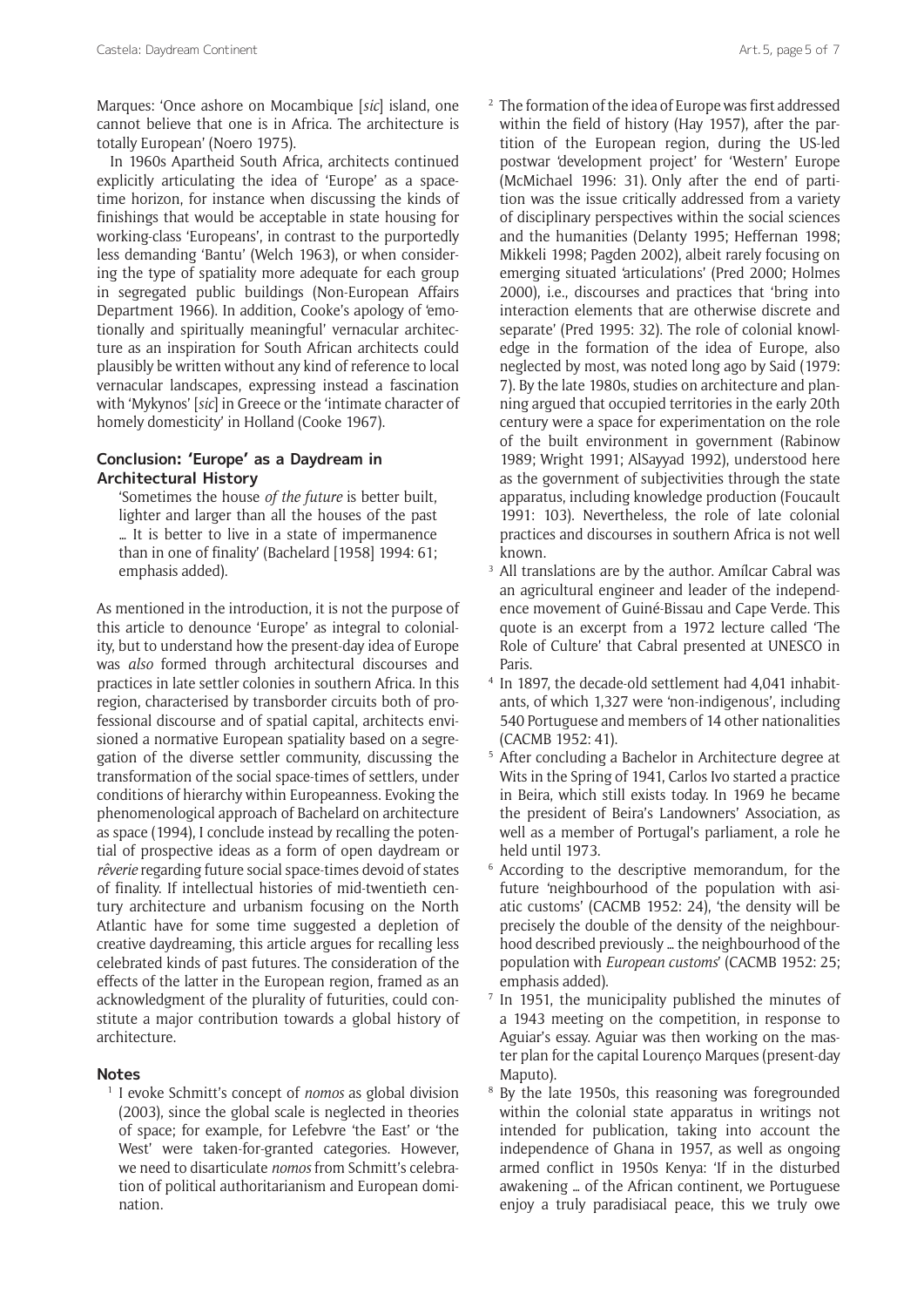to … the assimilation of intellectual minorities and to the essentially rural life of our indigenous populations'. Letter, Ruy de Araújo Ribeiro, Alfredo Pinheiro Rocha, and Fernando Olavo Gouveia da Veiga to the General Governor, July 1956 (Maputo, Historical Archive of Mozambique, General Government, Box #408, ref. A/27).

- <sup>9</sup> Report, Ordinary Inspection of the Municipal Chamber of Quelimane, by Inspector Júlio Augusto Pires, 1949 (Maputo, Historical Archive of Mozambique, Inspection of Administrative Services, Box #67).
- <sup>10</sup> Sometimes only the settlers had access to clean drinking water, leaving Mozambican workers no option but to use the sewage-tainted water available in local wells for cooking (CACMB 1951: 103). However, it must be noted that settlers often washed with sewage-tainted water (CACMB 1951: 99).
- <sup>11</sup> In South Africa, the first survey of a self-built settlement appeared in *Plan* in May 1975, to record 'modes of living' before the demolition of a 1950s 'Indian squatters settlements' built with municipal aid in Durban (White 1975).
- <sup>12</sup> The interest of the colonial state apparatus on aided self-help techniques culminated in the 4th colonial Development Plan for Mozambique, which planned for the 'installation of 50,000 families … in the suburbs of Lourenço Marques … Nampula, Quelimane and Beira' (PC 1974: 219).
- <sup>13</sup> In July 1964, the *Tribuna* stated that '"Apartheid" is anti-Christ', in relation to an account of Mozambicans being denied entry at the downtown Continental café ('Em Plena Baixa', 1963).
- <sup>14</sup> The single exception is a perspective of a competition entry for the Montepio tower in Lourenço Marques (Cooke 1964).

#### **Acknowledgements**

The research for this chapter was conducted for the project 'Urban Aspirations in Colonial/Postcolonial Mozambique', funded by the Portuguese Foundation for Science and Technology (FCT) (EXPL/ATP-EUR/1552/2012 and FCOMP-01-0124-FEDER-027615). I thank the staff at the Historical Archive of Mozambique, at Lisbon's Historical Overseas Archive, and at Wits' Martienssen Library; in Johannesburg, Janie Johnson provided particularly generous help. I also thank the editors for their helpful comments.

## **Competing Interests**

The author has no competing interests to declare.

#### **References**

- **Aguiar, J.** 1946. *Acerca do Ante-projecto de Urbanização da Cidade da Beira. [About the Pre-Project for the Urbanisation of the City of Beira.]* Lisbon: Agência Geral das Colónias.
- **AlSayyad, N.** (ed.) 1992. *Forms of Dominance: On the Architecture and Urbanism of the Colonial Enterprise*. Aldershot: Avebury.
- **Azevedo, M.** 1969. *O Plano Director de Urbanização de Lourenço Marques. [The Master Plan for the*

*Urbanisation of Lourenço Marques*.*]* Lourenço Marques: Câmara Municipal.

- **Bachelard, G.** 1994. *The Poetics of Space*. [1958] Boston, MA: Beacon Press.
- **Cabral, A.** 2008. O Papel da Cultura na Luta pela Independência. [The Role of Culture in the Struggle for Independence.] [1972] In: Silva, A (ed.), *Documentário: Textos Políticos e Culturais. [Documentary: Political and Cultural Texts.]*, 203–236. Lisbon: Edições Cotovia.
- **Certeau, M.** 1984. *The Practice of Everyday Life*. [1980] Berkeley, CA: University of California Press.
- **Comissão Administrativa da Câmara Municipal da Beira (CACMB).** 1951. *Cidade da Beira: Projecto de Urbanização, Memória Justificativa. [City of Beira: Urbanisation Project, Justificative Memorandum.]* Beira: Empresa Moderna.
- **Cooke, B.** 1964. Lodestar: 'For Us'. *South African Architectural Record* (November): 22–23.
- **Cooke, B.** 1967. Lodestar 2: The Personality of Places. *South African Architectural Record* (March): 22–25.
- **Delanty, G.** 1995. Inventing Europe: Idea, Identity, Reality. London: Macmillan Press. DOI: [https://doi.](https://doi.org/10.1057/9780230379657) [org/10.1057/9780230379657](https://doi.org/10.1057/9780230379657)
- **Dentinho, A.** 1969. Estudo do 'Caniço' (Study of the 'Wicker'). In: Azevedo, M (ed.), *Plano Director de Urbanização de Lourenço Marques [Master Plan for the Urbanisation of Lourenço Marques]*.
- Em Plena Baixa Eles Não São Decentes para Estar no Café [In the Heart of Downtown They Are Not Decent Enough to Enter the Café], 1963. *A Tribuna*, July 7.
- **Foucault, M.** 1991. Governmentality. [1978] In: Burchell, G, Gordon, C and Miller, P (eds.), *The Foucault Effect: Studies in Governmentality*. Chicago, IL: The University of Chicago Press.
- **Giedion, S.** 1974. *Space, Time, and Architecture: The Growth of a New Tradition*. [1941] Cambridge, MA: Harvard University Press.
- **Hanson, N** and **Martienssen, R.** 1940. Second Report on National Civilian Protection Measures for South Africa. *South African Architectural Record* (Sept.): 329–354.
- **Hart, G.** 2002. *Disabling Globalization: Places of Power in Post-Apartheid South Africa*. Berkeley, CA: University of California Press.
- **Hay, D.** 1957. *Europe: The Emergence of an Idea*. Edinburgh: Edinburgh University Press.
- **Heffernan, M.** 1998. *The Meaning of Europe: Geography and Geopolitics*. London: Arnold.
- **Herbert, G.** 2016. Working as a Team: From the Transvaal Group to the John Moffat Building. [2013] In: Herbert, G and Donchin, M (eds.), *The Collaborators: Interactions in the Architectural Design Process*. London: Routledge.
- **Holmes, D.** 2000. *Integral Europe: Fast-Capitalism, Multiculturalism, Neofascism*. Princeton, NJ: Princeton University Press.
- **Lefebvre, H.** 1991. *The Production of Space*. [1974] Malden, MA: Blackwell Publishing.
- **Manjapra, K.** 2010. Introduction. In: Bose, S and Manjapra, K (eds.), *Cosmopolitan Thought Zones: South Asia and the Global Circulation of Ideas*, 1–19. New York, NY: Palgrave Macmillan.